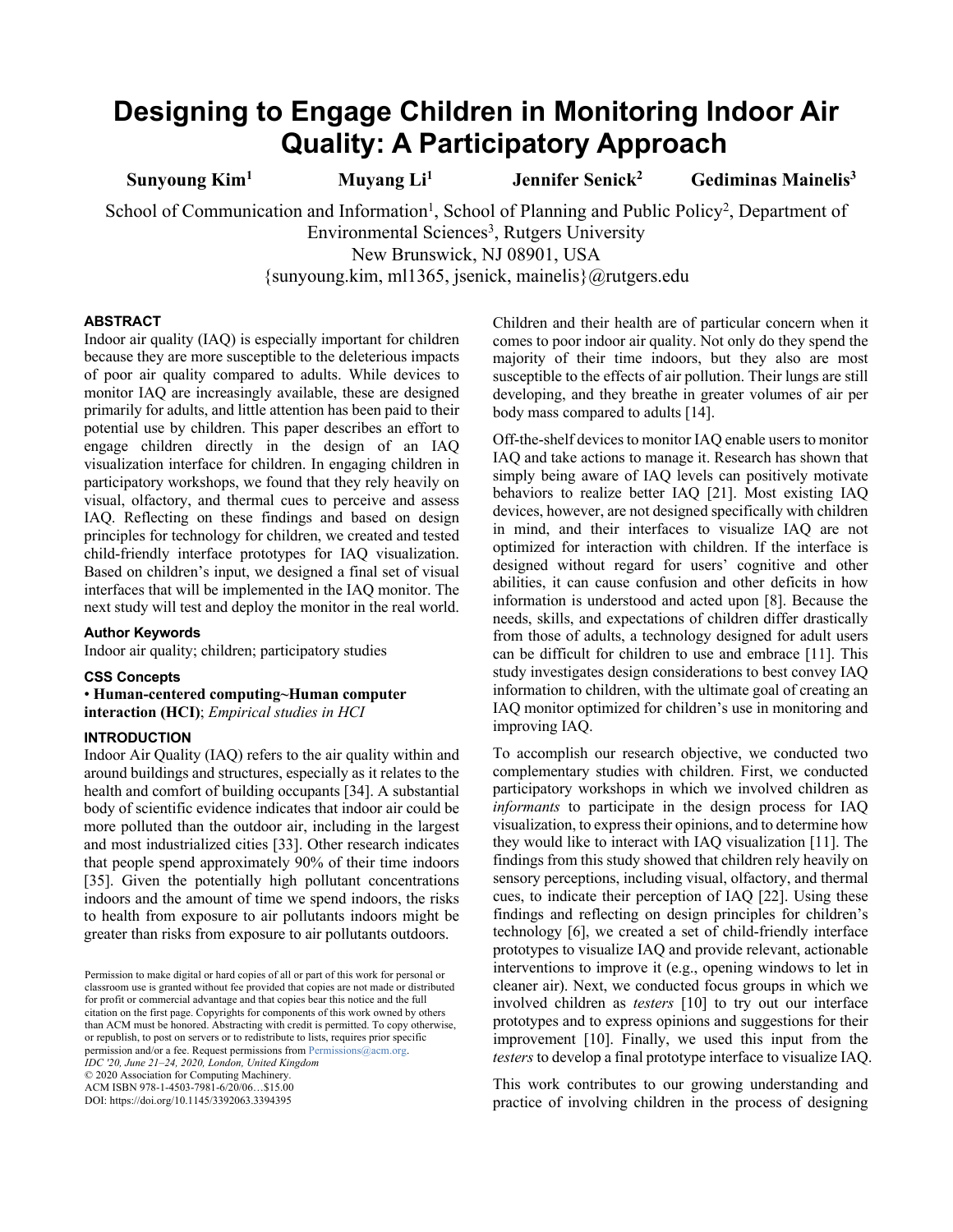technology for children. Our study demonstrates a robust design process in which children play critical roles as both *informants* and *testers* to capture the child's perspectives as a guiding principle when designing technology for children. This process provides children's insight into the design of the IAQ visualization interface, explains children's challenges in understanding IAQ, and evaluates the interactivity and designs of interface prototypes. To the best of our knowledge, this work is the first study that investigated how children perceive and assess IAQ to create child-friendly interfaces for IAQ visualization. We are hopeful that our work motivates future HCI research to engage children in designing technology for use by children.

# **BACKGROUND**

# **Devices to Monitor IAQ as Persuasive Technology**

Traditionally, IAQ measurements have been conducted by experts using sophisticated and expensive equipment. Recently, there has been an increasing availability and capability of low-cost IAQ monitoring devices that offer great potential for effective monitoring and analysis of IAQ. Many of these tools are developed not only to measure IAQ (e.g., [5,19]) but also to raise occupants' awareness of indoor air pollution and promote healthier everyday practices (e.g.,  $[20,21]$ ) as a form of persuasive technology  $[13]$ . Using these tools, laypeople can monitor and evaluate IAQ and then take action to improve their indoor environmental conditions.

Persuasive systems refer to systems to promote positive attitudes or behaviors of the users through persuasion and social influence, but not through coercion. Such systems have been increasingly recognized as an important topic in the HCI community pertaining to wellness, quality of life, and health-related behaviors (e.g., [20,28]). A variety of visualization techniques and components have been explored to investigate the effectiveness and persuasiveness of these systems (e.g., [1,27,29]), and many persuasive systems have shown a positive influence on health-related behaviors (e.g., [15]). As such, personal computing and sensing technologies have been designed to promote engagement in health-related issues. However, little effort has been made to include children who have their own likes, dislikes, curiosities, and needs that are not the same as adults [9]. This study tackles this issue by directly engaging children in the design process to elicit their preference to design IAQ monitoring tools reflecting how children perceive and assess IAQ.

# **Designing Technology for Children**

Children increasingly use computing technologies for their education and entertainment. Given the greater exposure of children to these technologies, it is imperative to design them taking into account children's abilities, interests, and developmental needs [17]. Complicating matters is that no design is suitable for all age groups of users, and most software and applications for children are developed by adult designers, who may not be sufficiently familiar with children's skills and preferences [18]. At best, the resulting applications may not be child-friendly; at worst, they may inhibit the intended task. Clearly, designers should develop software based on the target users' cognitive abilities and consider children as a special group when children are the primary users of the software [2].

A growing body of literature discusses children, technology, and human-computer interaction issues. Early discussions focused primarily on the impact of new technologies on children as learners rather than on the role of children as developers of learning technology [23,30]. Since the late 1990s, discussions have included children as design partners, with active involvement from initial brainstorming experiences to final evaluation phases [7,9]. In 2002, Druin introduced a new concept: the creation of applications by children for children. Druin suggested that children can play critical roles in various ways throughout the design process: as *users* who use the applications or devices and comment on them; as *testers* who try out the prototype and make suggestions to improve it, or simply express opinions; and as *informants* who participate in the design process, to express opinions, to determine how to interact with the device and the result obtained [11]. Since then, researchers in the HCI and child-computer interaction communities have involved children as active partners in the design of technology for use by children (e.g., [3,12,16,31,36]).

As part of this effort, Chiasson and Gutwin produced a catalog of design principles for technology for children [6]. They categorized design principles based on three areas of children's development: cognitive, physical, and social/emotional. Cognitive development is the mental and intellectual growth of a child; physical development is the development of motor skills; social development involves forming relationships with others, and emotional development is a child's ability to understand, regulate, and express their own feelings.

#### *Cognitive Development*

- Literacy: Most interfaces designed for adults assume that users are proficient readers with fairly extensive vocabularies. Young children, however, have not reached this proficiency level. Thus, text may not be an effective means of displaying information for children. Visual or audio cues prove more valuable, as long as the information presented is clear and age appropriate.
- Feedback: Children expect to see the results of their actions immediately. If nothing happens after their input, children may repeat their actions until something occurs.
- Imagination: Children are good at playing with a metaphor and readily immerse themselves in pretend situations. Metaphors are useful design factors as children expect the on-screen objects to behave as they would in real-life.
- Concreteness: Children expect their actions to have a direct effect on their environment. For this reason, input devices should have direct mappings to the actions on the screen, and abstractions need to be used with care as they are not intuitive for many younger children.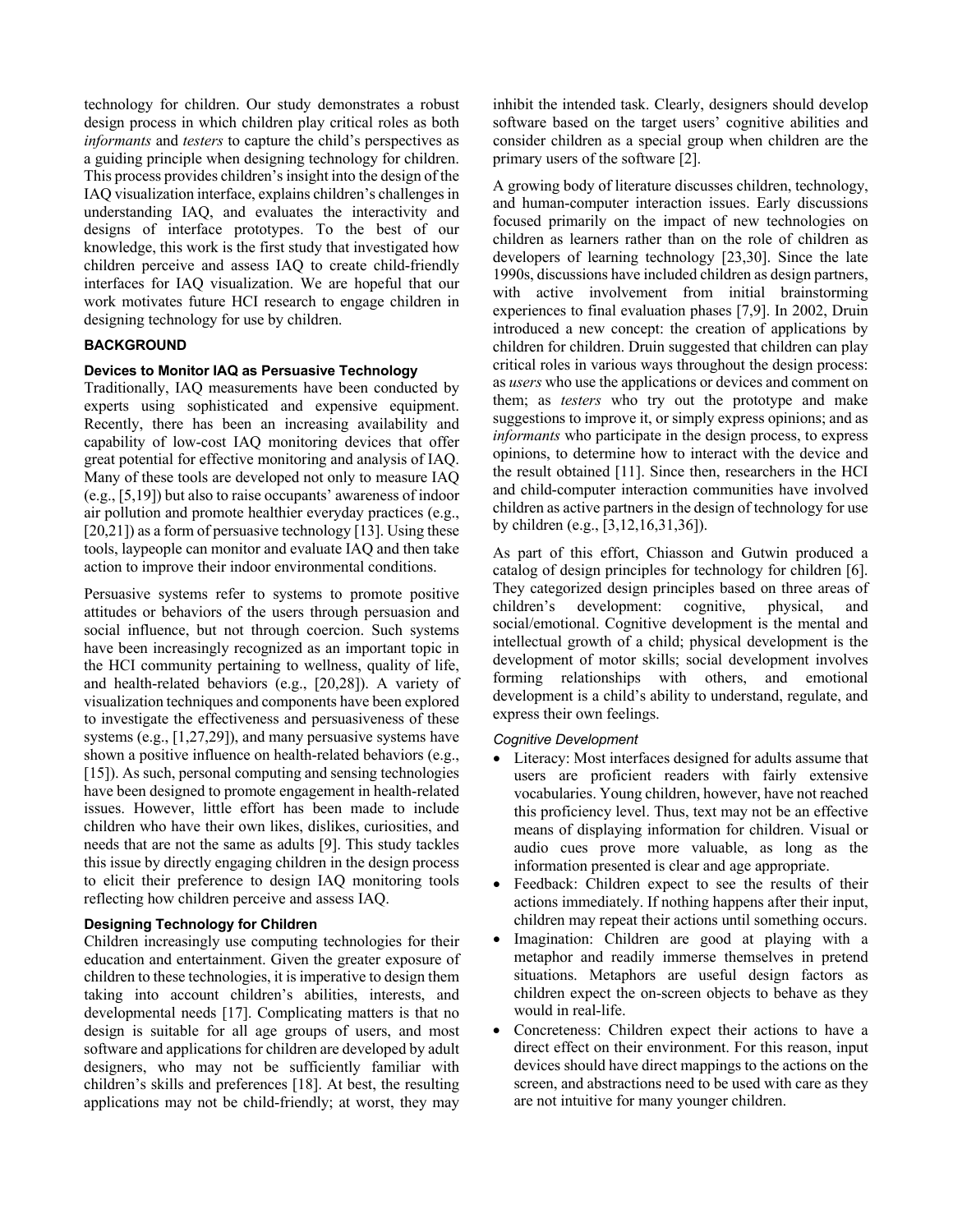#### *Physical Development*

- Motor Skills: Children's motor control skills develop over time. Thus, typing can be an obstacle for younger children. Touch screens offer a simple alternative to other input devices for those whose motor skills are not yet fully developed.
- Tangibility: Children enjoy playing with tangible objects. Thus, simply having a computerized, tangible device to interact with can lead to valuable exploration and learning for children. Especially, direct manipulation through tangible devices can enhance children's understanding and interpretation of information.

#### *Social/Emotional Development*

- Motivation and Engagement: Many systems for children aim to teach or provide practice with particular skills. Thus, the value provided by the systems can be achieved when children engage in the task at hand. Several means of motivating children in the use of computer systems have been noted, including embedding fun features, providing animated digital agents, and offering intrinsic and extrinsic rewards.
- Social Interaction: Social interaction is an important part of children's lives, and technology can encourage and facilitate this interaction with other children from around the world. To support children's social interaction, technology and interaction with it need to follow social conventions and meet their expectations.

## **METHODS**

We drew upon the concepts outlined by Druin [11] and Chiasson and Gutwin [6] when designing a series of participatory studies of the design process with children aged seven to twelve years. We targeted this age group because children in this age range exhibit a range of physical, social, and mental skills appropriate to technology development [11]. This study was reviewed and approved by the institutional review board. Consent was attained from caregivers on behalf of the children, permitting participation in the study, video recording, and photographs. Children additionally gave their verbal assent. Monetary compensation for participation was provided to caregivers at the end of the study.

**Study I. Children as** *informants***: Participatory Workshop**

As a first step, we positioned children in this study as *informants* to harvest their contributions as to how they would like to interact with IAQ visualization. This approach allowed us to tap into children's direct experiences with their perceptions, assessment, and management of IAQ.

# *Study site and participant recruitment*

Participants were recruited among the residents of an affordable housing community in Elizabeth, New Jersey, a city with poor air quality [24] and a high prevalence of chronic respiratory diseases such as asthma [25]. Through distributing recruitment flyers on-site and by word-of-mouth during on-site summer camp programs, we recruited 19 participants aged between 7 and 12 for 4 workshop sessions

(average  $age = 8$ ; SD = 1.36, See Table 1). Eighteen children were African American, and one child was Latino.

| <b>Session</b> | Participant      | Average age |
|----------------|------------------|-------------|
|                | $3$ girls, 1 boy | 8.1         |
| 2              | 2 girls, 5 boys  | 8.2         |
| 3              | 2 girls, 3 boys  | 8.7         |
| 4              | 3 girls          | 9.0         |

**Table 1. Workshop participants per session**

#### *Data collection*

The participatory workshops were conducted at a community meeting room of the housing community. A workshop consisted of three sessions: a guided discussion about IAQ, a session to demonstrate and try out an existing IAQ monitor, and a hands-on design activity session. After explaining the purpose of the workshop, participants introduced themselves with their names and ages. Next, a researcher gave a presentation about IAQ comprised of two components. First, a researcher prompted a discussion among participants about IAQ by asking questions, such as "*What does IAQ mean to you?", "What do you think makes IAQ good/bad?", "Why does IAQ matter?"* and *"How do you maintain good IAQ?".* At the end of each question, we presented related educational material about IAQ (e.g., sources of poor IAQ, its effects on health, and solutions to improve IAQ). These activity components had two purposes: (1) to gain insights about the participants' current perspectives and thoughts on IAQ, and (2) to provide them with actionable information about IAQ.

We then measured the level of IAQ in the workshop room using an AirVisual, an IAQ monitoring device that measures PM<sub>2.5</sub> and CO<sub>2</sub> concentrations. AirVisual employs various visual cues to present the level of air pollution, including a bar graph with colors, numeric readings of  $PM_{2.5}$  (i.e., particles smaller than 2.5  $\mu$ m) and CO<sub>2</sub> concentrations, and icons with different facial expressions (see Figure 1). We used AirVisual due to its availability to researchers. This and many other existing IAQ monitors have similar visual components to present air pollutant concentrations. AirVisual has no particular significance, and any other device could have been used. Participants were prompted to



**Figure 1. AirVisual, an IAQ monitoring device that employs colors, graphs, numbers, and icons to present IAQ (https://www.airvisual.com)**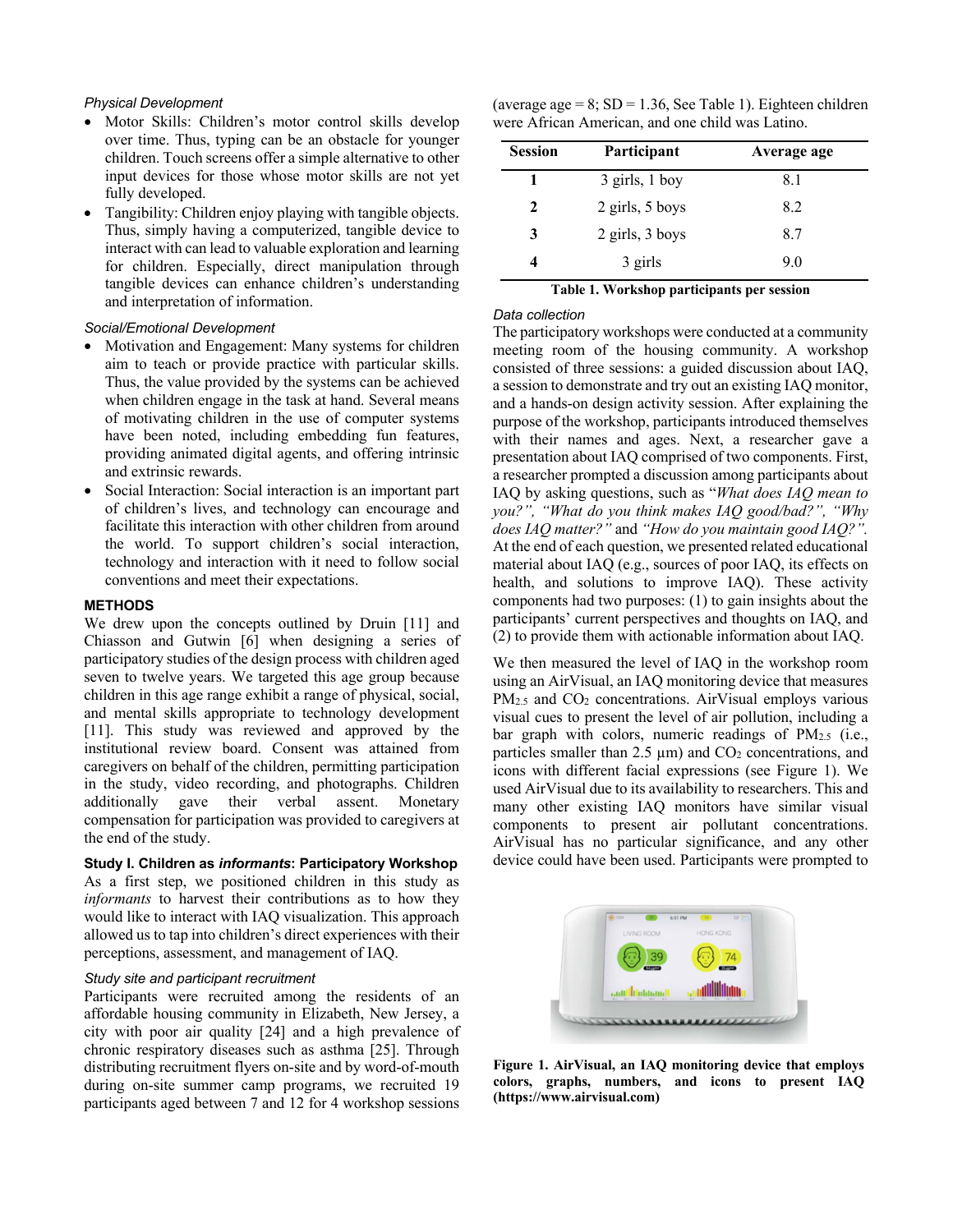share their thoughts and feedback on the IAQ of the workshop room and the graphical interface of the AirVisual.

Finally, participants engaged in a hands-on design activity in which they were given paper, crayons, coloring pencils, and markers to visually express their thoughts on our questions as sketches (See Figure 2). The questions related to the main topics of the prompted discussion, including, *"What do you think a space with good/poor IAQ would look like?", "What would happen when IAQ is poor,"* and *"How would you get rid of dirty air?"* We asked the participants to draw sketches to answer these questions visually.



**Figure 2. Design activity sessions in which children drew sketches about visualizing IAQ using pen and paper.**

#### *Data analysis*

Audio of the video recordings was transcribed and analyzed using inductive thematic analysis to reveal patterns across data sets, including open coding, axial coding, and selective coding [4]. We first conducted open coding to identify and code concepts that are significant in the data as abstract representations of events, objects, actions, interactions, etc. Next, we categorized the related concepts created by open coding into higher conceptual phenomena using axial coding. These phenomena refer to repeated patterns of events, happenings, actions, and interactions that represent people's responses to problems and situations. Last, we followed the selective coding process to assemble our conceptual phenomena extracted from axial coding into a single storyline by building relationships across phenomena. Due to the small sample size and narrow distribution of ages, we did not quantitatively analyze data by age groups. Using the themes and concepts identified by our *informants* and reflecting on the design principles for technology for children [6], we created 4 sets of IAQ interface prototypes (See Figure 5).

## **Study II. Children as** *Testers***: Focus groups**

Next, we conducted a series of focus groups as a means to understand how children would perceive and interact with the interface prototypes for IAQ visualization we created using input from Study I. We positioned children in this study as *testers* because they tried out the prototype and made suggestions to improve it. The purpose of this study

was to learn how children interact with the interfaces of IAQ visualization and to apply their preferences into the design of a final product. This approach allowed us to tap into children's direct perception, preference, and understanding of the prototypes.

#### *Study site and participant recruitment*

Participants were recruited among the residents of an affordable housing community in Trenton, New Jersey, a city with below-average air quality [33]. For recruitment, we worked closely with a local community development corporation that serves this community. The manager first identified potential participants from a pool of their outreach program participants, contacted a caregiver of each participant to ask if they were interested in participating in the study, and sent us the contact information of those who agreed. Then, we contacted each party to confirm their participation. We held 4 focus group sessions with 14 participants aged between 7 and 12 (average age =  $9.6$ ; SD = 1.5, See Table 2). Ten children were Latino, and four were African American.

| <b>Session</b> | Participant      | Average age |
|----------------|------------------|-------------|
|                | $2$ girls, 1 boy | 10.6        |
| $\mathbf{2}$   | 2 girls, 2 boys  | 8.6         |
| 3              | 3 girls, 1 boy   | 9.0         |
|                | 3 girls          | 9.3         |

**Table 2. Focus group participants per session**

#### *Data collection*

A focus group comprised two sessions: a prompted discussion about IAQ and a group discussion session to elicit feedback about the interface prototypes of IAQ visualization. First, a researcher gave a presentation about IAQ to prompt a discussion about the IAQ. The procedure and topics of a prompted discussion were identical to those of Study I. Next, the participants were shown each of the interface prototypes in a random sequence both on a presentation slide and by providing a paper copy. Then, participants were asked to share their interpretation, preference, thoughts, feedback, and suggestions for the improvement of each prototype. We randomized the order of presenting the prototypes to mitigate possible order effects bias.

#### *Data analysis*

Similar to Study I, audio recordings were transcribed and analyzed using inductive thematic analysis to reveal patterns across data sets, through open coding, axial coding, and selective coding [4]. In the first step of the open coding process, significant themes were captured. Next, our axial coding grouped similar themes into categories. Last, we followed the selective coding process to assemble conceptual phenomena extracted from axial coding into a single storyline. Through this step, we integrated all concepts by building relationships across phenomena. Again, we did not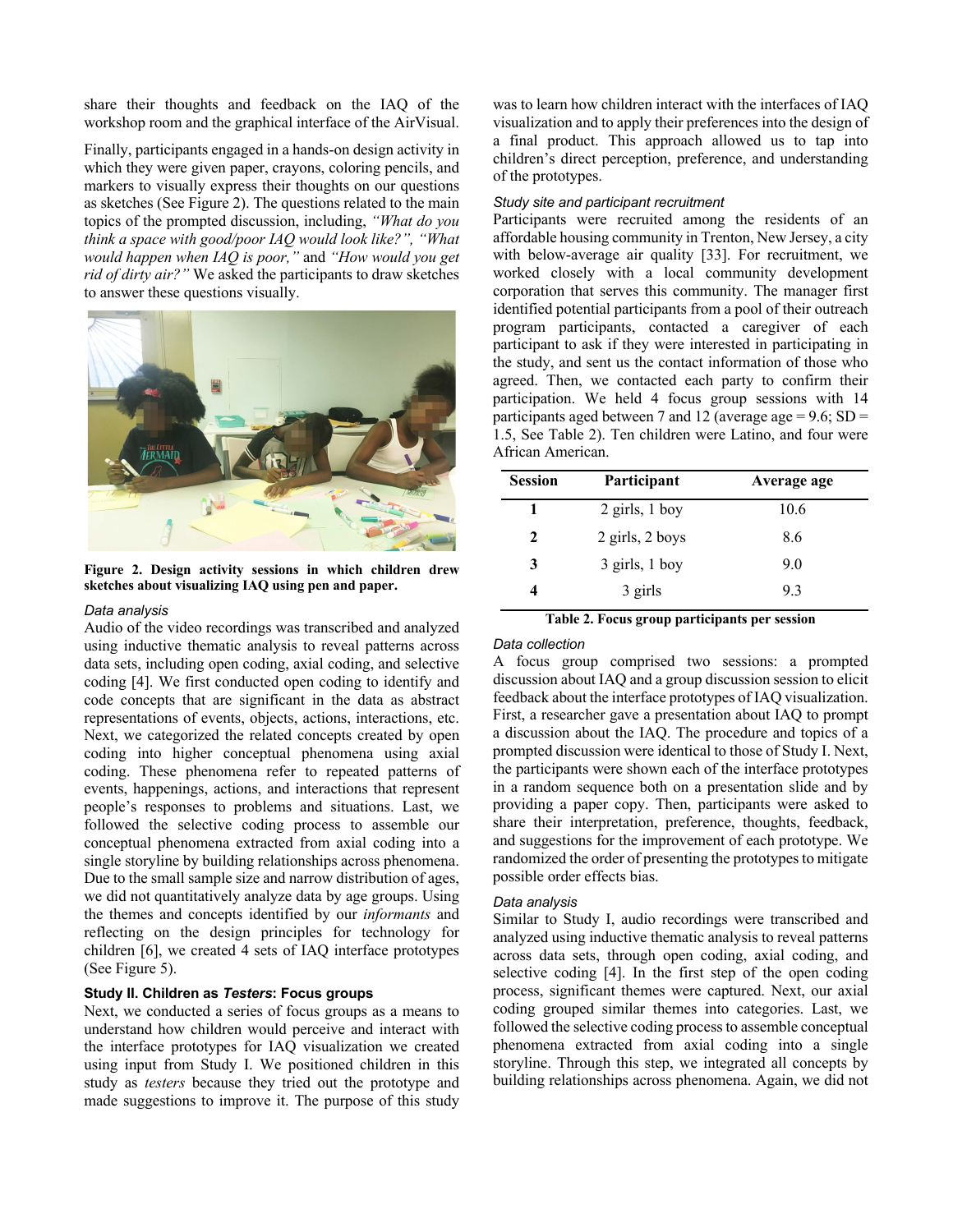

**Figure 3. Focus group sessions where children provide feedback about different prototypes for IAQ visualization**

analyze data by age groups due to the small sample size and narrow distribution of ages.

## **RESULTS**

## **Study I: Unraveling children's perspectives about IAQ**

It is difficult to assess air quality through bare human senses such as eyesight or smell because most air pollutants are colorless, odorless, and invisible to the naked eye at typical indoor concentrations. Therefore, human physical sensors are not a reliable means to measure IAQ. The findings from Study I, however, demonstrated that our participants rely heavily on their sensory perceptions, including a sense of smell (olfactory comfort), air temperature (thermal comfort), and visual cues (cleanliness of space) to perceive and assess IAQ, regardless of whether these perceptions are specifically related to IAQ or to broader indoor environmental quality (IEQ) issues.

While smell at times might be misleading about IAQ status, the smell was found to be the most prevalent sensory perception that children use to describe and assess IAQ, confirming previous findings [33]. When we asked participants to describe places where air quality is not good, places and objects relating to unpleasant odors were mentioned, including bathroom, garbage, trash, basement, attic, smelly cheese, along with tobacco and other sources of stink and stench.

*"Sometimes I can smell that somebody is smoking in the backyard. That makes air quality bad." (Participant A10) <sup>1</sup>*

Thermal comfort was another sensory perception that our participants used to assess IAQ. Thermal comfort is defined as "the state of mind that expresses satisfaction with the thermal environment" [2]. While it is an important factor in determining overall IEQ, thermal comfort is considered part of IAQ as it is dictated by air temperature and humidity and not by the presence of particular air pollutants. For our participants, however, thermal comfort was an important indicator of IAQ. When we asked them to describe what they thought of IAQ in the workshop room, participants' answers were related to the air temperature in the room. Similarly, when asked to describe what the IAQ was in places other than the workshop room during the same day, participants described it reflecting mostly on air temperature, such as indoor air quality is bad when the air temperature is high. The workshops were conducted during several hot and humid days in the summer, which may have affected the participants' perception of heat and hot weather on IAQ.

*"The sunrise during the day heats up the ground. That's why in summer the air pollution becomes worse because of the Sun." (Participant A1)*

*"It was really hot today. We were outside so the air was really heavy and it smelled contaminated… Air is nice and cool in here the workshop room because of an air conditioner." (Participant A4)*

Last, visual cues were commonly used to identify the source of indoor air pollution and to address IAQ. When we asked them to think about good air quality, participants mentioned objects and terms that are related to nature and the environment, such as flowers, grass, and butterflies.

*"Air is nice and clean when the plants and grass are greener." (Participant A13)*

*"It's very bright and air is clean outside because of the Sun. It's colorful outside." (Participant A9)*

While cues such as green plants and the bright sun might not be directly related to IAQ, they do provide useful indicators that such symbols could be used to visually indicate IAQ, especially where children are concerned.

Also, the participants suggested that air pollutants would be something that piles up like dust in the corner of a room or that floats near the ceiling. It is an astute observation as dust in the air contributes to the dust on the floor. When children were prompted to imagine what indoor air pollutants would look like, they mentioned surfaces covered with dust, such as old books, attics, and basements – again an astute perception based on the settling of airborne particulate matter. One child drew a bedroom and a bathroom in which the corners of furniture and household objects are *"contaminated with air pollutants"* – marked in green color (see Figure 4 left), and another child drew a house with air pollutants that infiltrated through a window and float near the ceiling (see Figure 4 center).

<sup>&</sup>lt;sup>1</sup> In the excerpts, "Participant  $A#$ " refers to the #th interviewee of a participatory workshop, and "Participant B#" refers to the #th interviewee of a focus group.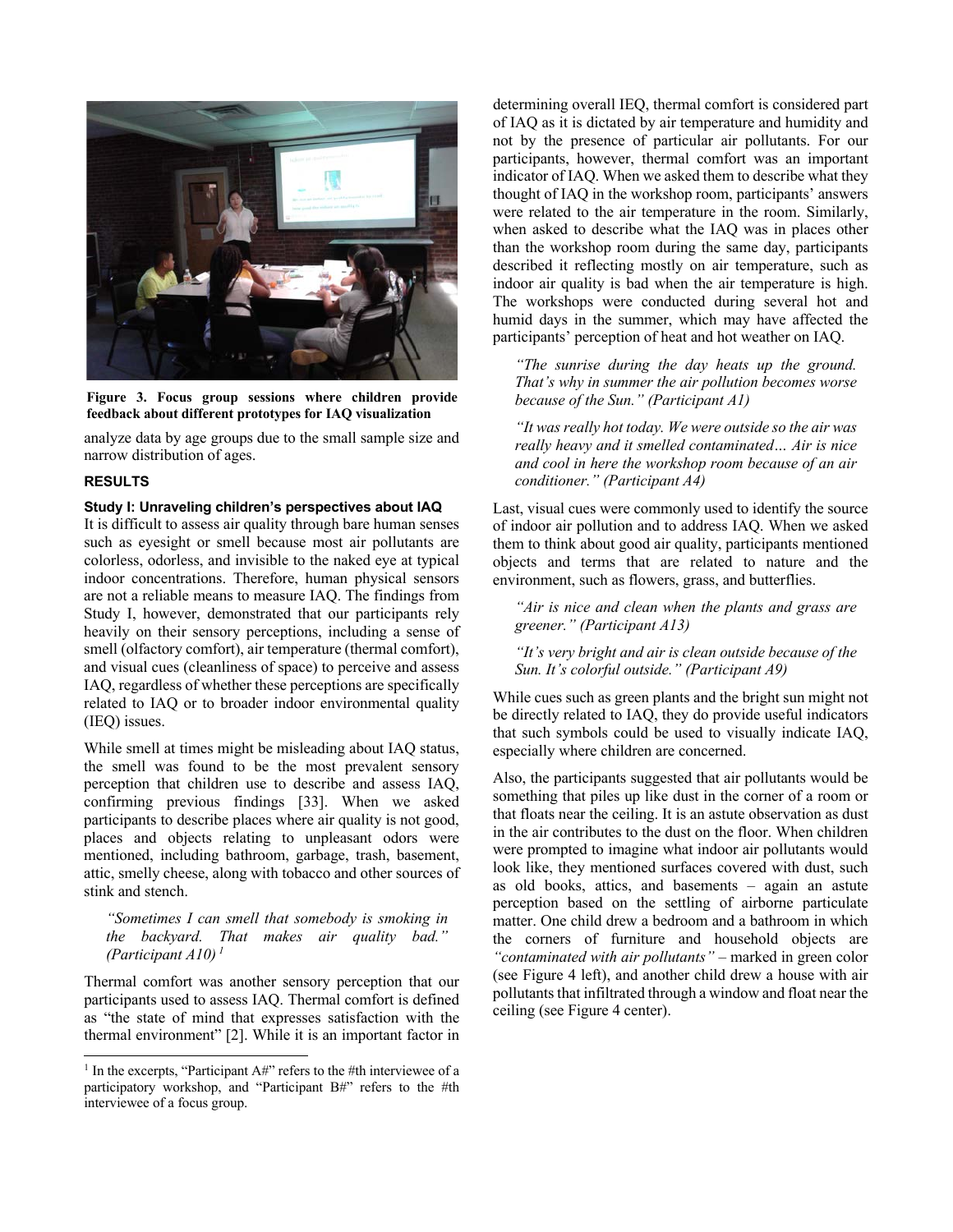

**Figure 4. Sketches of a bedroom in which perceived air pollutants are marked with green color (left); A sketch of a house with bad IAQ (center); Sketches of a bedroom perceived to have bad IAQ and good IAQ (right).**

Another important visual cue when assessing IAQ was the cleanliness, tidiness, or organization of a space. Participants considered IAQ to be good when the indoor space was clean and organized. Consequently, cleaning was mentioned as a major existing practice that they would perform to improve IAQ. For example, one child drew a disorganized bedroom with toys on the floor to represent a room with bad IAQ and an organized room without any toys on the floor to represent a room with good IAQ (see Figure 4, right). A more detailed discussion of this study and the results can be found in [22].

*"Air quality in my room gets bad when it is messy." (Participant A12)*

## **Design Considerations from Study I**

The findings from Study I suggest several graphical themes relating to sensory perceptions to be used for IAQ visualization. For instance, a strong perceptual correlation of good air quality with visual cues such as "green plant and grass" or "clean and tidy room" and bad air quality with olfactory cues such as "trashcan" and "toilet" can be used as a metaphor to visually present the underlying meanings of the level of IAQ (e.g., a display visualizing a mock-up indoor space with different levels of tidiness and amount of dust depending on the level of IAQ).

At the same time, we have to be cognizant that those images do not represent the actual IAQ, but rather the sensory perception of IAQ by the participants, and that they might have a different meaning for a different group of children. Thus, there is a risk that such visualization might provide children with incorrect or even misleading conceptual models about IAQ since some of these metaphors are in truth not correlated with IAQ (e.g., thermal comfort has no direct relation to the level of air quality) or even represent sources of air pollutants (e.g., scented candles that provide satisfying smell will, in fact, worsen air quality due to emission of very fine particulate matter).

A possible solution to mitigate this problem is to use children's propensity for perceptual and visual metaphors in designing visual interfaces. Such interfaces should have objects and concepts familiar to children and be related to IAQ, such as opening/closing windows, smoking, cooking,

and burning candles [27]. These themes can be used not only to represent the underlying meanings of the level of IAQ (e.g., visualizing an animated person who smokes to indicate that IAQ is extremely poor) but also to provide actionable behavioral interventions for IAQ improvement (e.g., an animation of opening windows to improve IAQ if outdoor air quality is good).

# **Using Input from Study I to Design initial Interface Prototypes**

Based on the findings from Study I and reflecting on the design principles for children's technology [6], we created four sets of prototypes that visualize IAQ on a mobile device (a tablet or a smartphone wirelessly connected to an IAQ sensing unit) by adapting to the ways in which children perceive and assess IAQ. Reflecting the design principles by Chiasson and Gutwin [6], we used the following five criteria as a baseline of prototype design: minimizing the use of text (*literacy),* adopting physical metaphors (*imagination)* using familiar objects (*concreteness)*, providing immediate feedback on actions (*feedback),* and facilitating direct manipulation (*tangibility*) in creating prototypes. Each prototype consists of three conditions to present different IAQ status, such as poor, moderate, and good IAQ. The prototypes for moderate and poor IAQ provide an icon or an object to further explore the possible causes of indoor air pollution and the actionable solutions for children to improve IAQ. Two prototypes were designed as playful versions, and the others were designed as scientific-looking visualizations.

## *Prototype A: A metaphor of smell and visual cues*

Prototype A focuses on visualizing IAQ using a metaphor of sensory perceptions relating to unpleasant smell (a trash can) and visual exaggeration of air pollutants. In addition, a window is added to illustrate the condition of air quality outdoors. As a playful prototype, this prototype depicts a child as the main character to be affected by IAQ, either expressing happiness when IAQ is good and feeling suffocated when IAQ is not good. When IAQ is poor, a trash can full of garbage appears with a blinking red background. Clicking the trash displays a speech balloon to explain the possible causes of indoor air pollution and the actionable solutions to improve IAQ (See Figure 5, top left).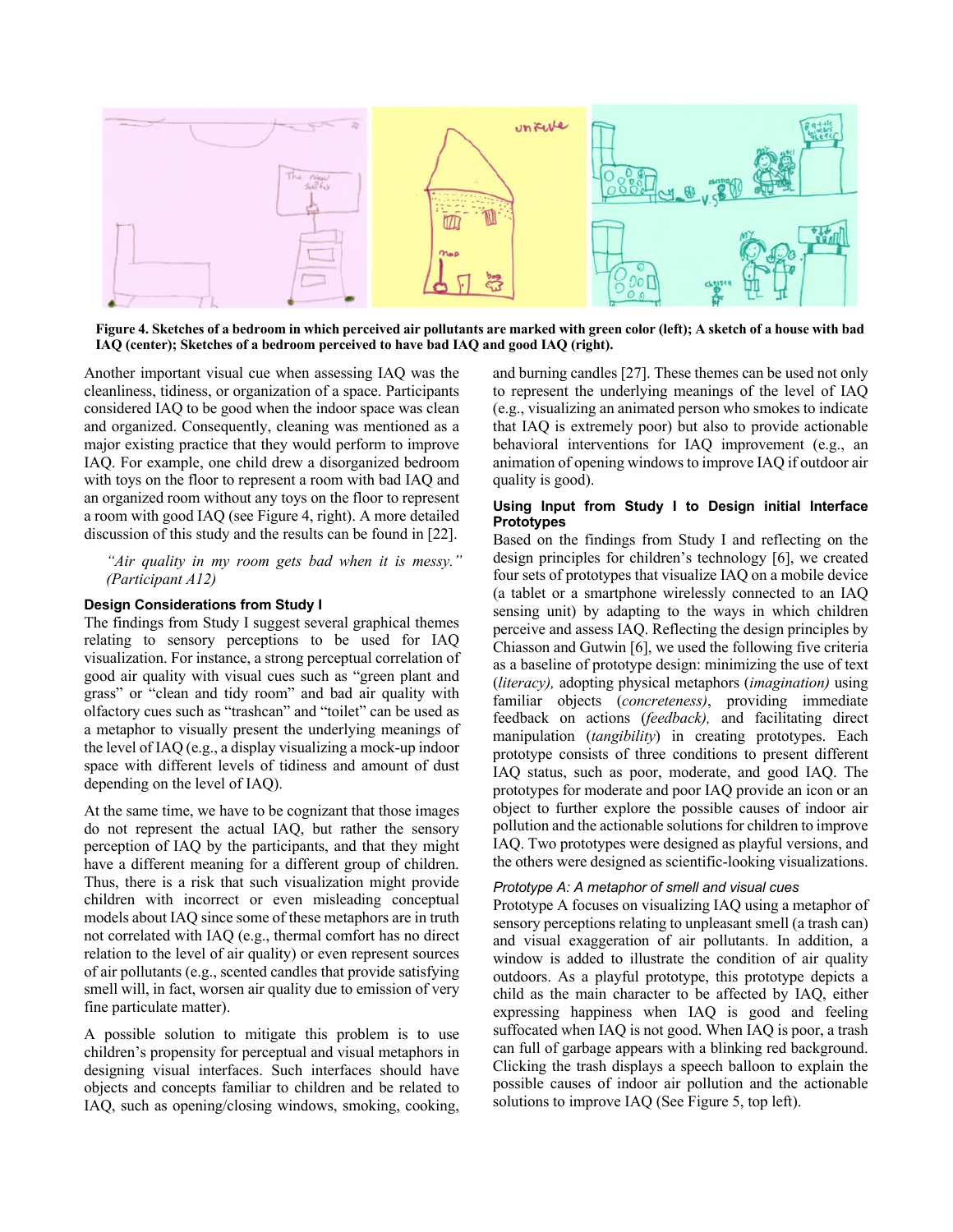

**Figure 5. Prototypes for graphical visualization of IAQ: Prototype A. Illustrating a child with dirty room (top left); Prototype B. Illustrating room organization (top right); Prototype C. Bar graph of IAQ using emoji characters (bottom left); Prototype D. Providing a direct comparison of air quality indoors and outdoors (bottom right)**

## *Prototype B: A metaphor of visual tidiness*

Prototype B focuses on visualizing IAQ by illustrating a room with various objects to present different levels of tidiness/organization. For instance, a room is well organized when IAQ is good, and the room becomes cluttered with items such as a shelf with disorganized books, a toy, garbage, and spilled water left on a floor, and dead leaves dropping from a flowerpot when the IAQ is poor. In addition, a

window is added to illustrate the condition of air quality outdoors. As a playful prototype, this prototype depicts an adult as the main character to react to IAQ, such as mopping or organizing shelves. When IAQ is poor, a blinking orange icon shows up. Clicking it displays a speech balloon to explain the possible causes of indoor air pollution and the actionable solutions for children to improve IAQ (See Figure 4, top right).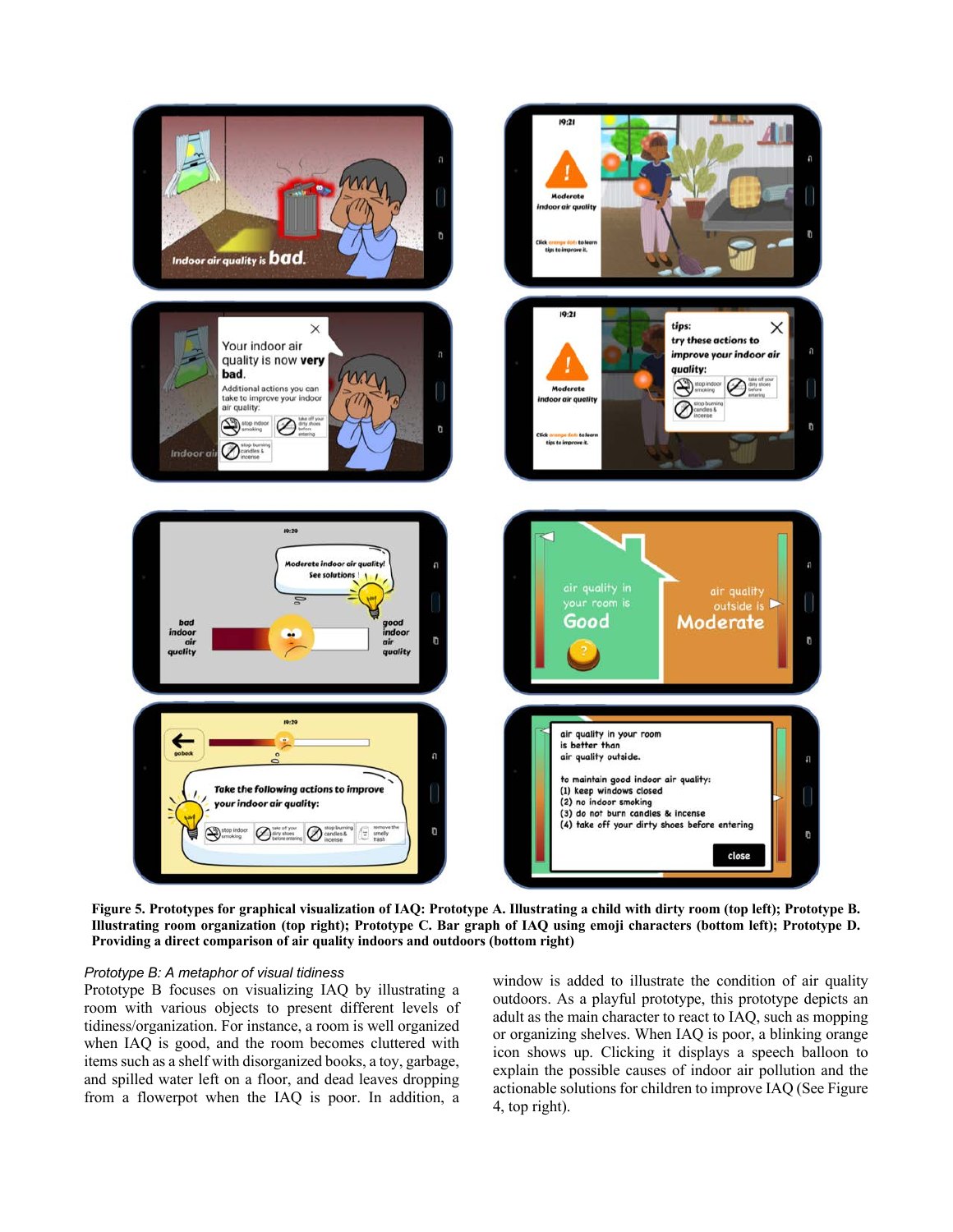# *Prototype C: A horizontal bar graph of IAQ with emoji*

As a scientific-looking visualization, Prototype C focuses on visualizing IAQ using emoji characters on a horizontal bar strip as a direct presentation of IAQ that many existing IAQ monitors use. An emoji is a graphic symbol that expresses concepts and ideas pervasively used in mobile communication and social media [26]. The emoji has been proven to be an effective visual element to communicate with children about contextual meanings of information (e.g., [32]). We adopted emojis because it helps break the language barriers since meanings of symbols are easily understood regardless of the level of literacy and language. Furthermore, images tend to have more appeal than text. In this prototype, the emoji makes a smiley face when IAQ is good, and it frowns when IAQ is poor. In addition, the color of a horizontal bar strip gradually changes from green to purple to illustrate the level of IAQ: green color is associated with good IAQ and purple with bad IAQ. These colors correspond to the AQI color scheme adopted by the US EPA [34]. A lamp icon shows up when IAQ is not good, and clicking it displays a speech balloon to explain the possible causes of indoor air pollution and the actionable solutions for children to improve IAQ (See Figure 5, bottom left).

# *Prototype D: Comparing air quality indoors & outdoors*

Prototype D focuses on visualizing IAQ as a direct comparison to air quality outdoors using colors. This prototype was initially created based on the sketch in Study I that visualizes air pollutants inside a house (see Figure 4, center) and then further developed to this version. Following the AQI color scheme, the colors of indoors and outdoors change according to the current level of air quality indoors and outdoors (e.g., indoor space is colored with green when IAQ is good, orange when IAQ is moderate, and purple when IAQ is bad). As a scientific-looking visualization, we incorporated vertical strips that many existing IAQ monitors use to indicate the current level of air quality indoors and outdoors. A button icon shows up to indicate the possible causes of indoor air pollution and the actionable solutions for children to improve IAQ (See Figure 5, bottom right).

**Study II: Children's Feedback on the Interface prototypes** Overall, the focus group participants responded positively to all of the prototypes. Most participants did not have any difficulty interpreting the meanings of each prototype and expressed positive feelings about interacting with the prototypes. Participants appreciated graphical elements of the prototypes, such as metaphors that behave as they would in real life, interactivity, such as a button/icon to click and play, and the minimum use of text, all of which confirmed the design principles for children's technology [6].

*Prototype B: "It's pretty simple to understand. I mean, click the green dots to learn ways to learn tips to keep it that way. When you have bad air quality, you can't open the window because the tree is dead." (Participant B1)*

Across different prototypes, color, the most dominant form of a visual element, was reported to be most effective for children to understand the underlying meanings of the level of IAQ. We applied a conventional color scheme of green being good, orange being moderate, and purple being bad to corresponding levels of IAQ; such a scheme made it intuitive for the children to interpret the meanings of pictorials.

*"It's easy. The green one is good, the orange one is kind of good, and the red one is super bad." (Participant B12)*

*"Most children will understand what the different colors mean. Red is bad, and green is good to go." (Participant B8)*

Relating to this, several participants recommended making graphical representations more apparent to make it easier to understand the meanings. Examples include changing the tone of color to more vivid or darker and exaggerating the shapes of on-screen objects.

*Prototype B: "If it's bad, make the dots a little darker. If it's moderate, you can make it maybe half the leaves on the tree fall off, some of which are visible on the ground. And, for green make the leaves on the plant a little bit greener." (Participant B3)*

In terms of preference, there was no unanimous choice of a preferred interface prototype; rather, different prototypes were preferred for different reasons. Both prototypes A and B focused on illustrating the interior of a house using metaphors associated with sensory perceptions. The primary difference between these two prototypes is the main character and its role in the prototypes. In Prototype A, a child, who is of similar age to the participants, is the main character, and he is passively influenced by IAQ either positively or negatively. Whereas in Prototype B, an adult is the main character who actively responds to poor IAQ to improve it by organizing a room. While both prototypes were easily understood and well received by all participants, participants had different emotional reactions to them. In prototype A, they seemed to have empathy with the boy character because of his suffering from poor IAQ or blamed the boy for not doing things to improve IAQ. With Prototype B, they felt as if they were playing a virtual game by interacting with the character.

*Prototype A: "He (a character) is covering his nose and his mouth, like it prevents him from breathing the bad indoor quality… I'm guessing those are very clear for children to understand. So, they can alert their elders when they see this". (Participant B2)*

*Prototype A: "I think it's telling us he (a character) is being lazy and not taking the trash outside. So it's basically his fault that the indoor air quality is bad… He's too lazy so he won't clean it." (Participant B10)*

*Prototype B: "Instead of a kid in the other interface, there is an actual room with a cleaning lady or a mom*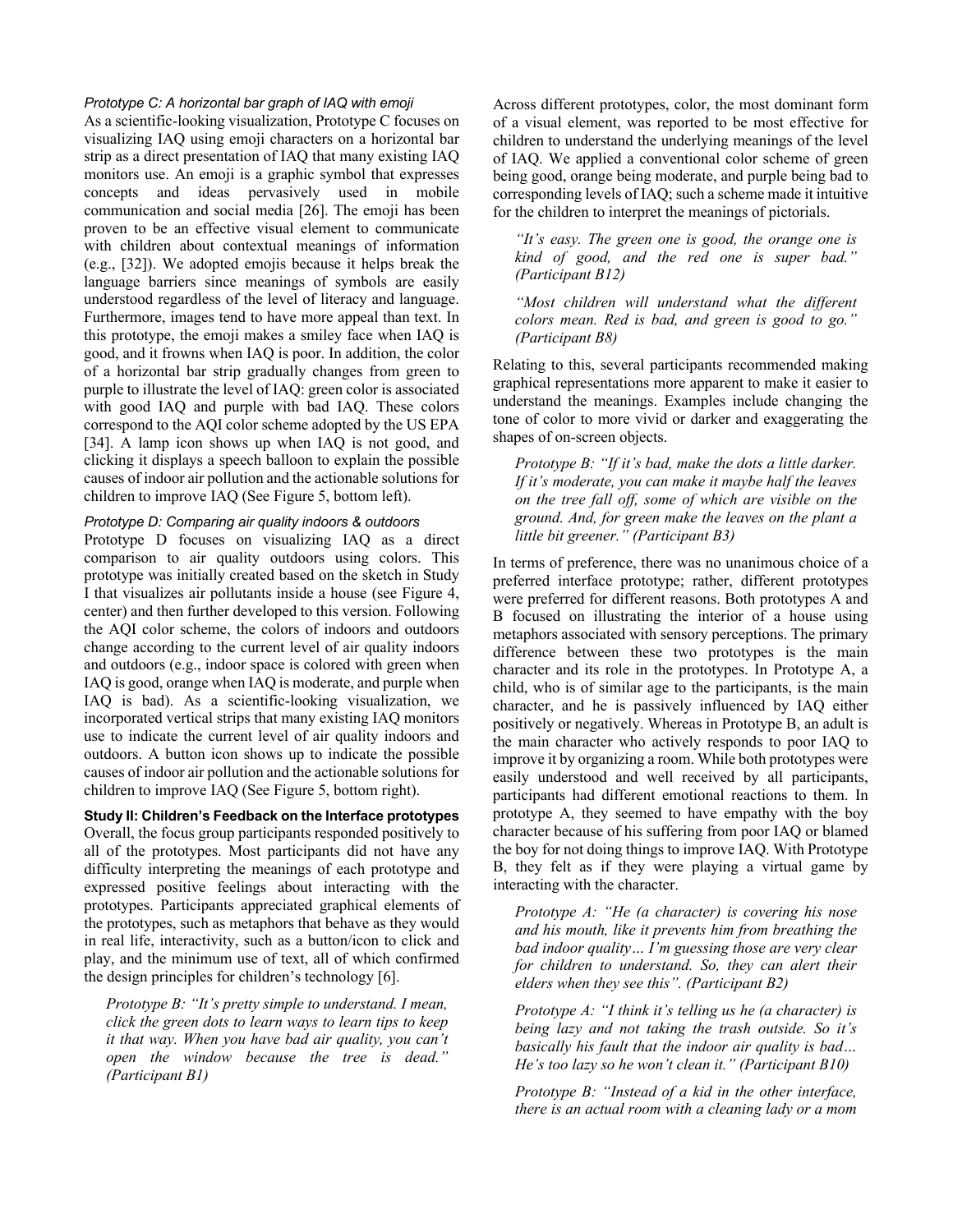*in thisinterface. And I guess I can click the dots to make the lady to clean the room and to clean the air. It will be fun playing with her!" (Participant B4)*

Prototype C retained an emphasis on the main character but used an emoji as an entity to visually narrate contextual information about IAQ. Most participants expressed strong comfort and ease interpreting the meanings of the illustration through the emoji characters in Prototype C.

*Prototype C: "The air is good because the face is smiley, right now. It's easy." (Participant B2)*

*Prototype C: "Yeah, it (emoji) is happy. So I'm happy too. I've got good air." (Participant B10)*

Different from the other three prototypes, Prototype D did not employ any character to visually narrate the context. Instead, it employed a metaphor of a house with distinct colors to illustrate a direct comparison of air qualities indoors and outdoors. Our participants found it very easy and intuitive to understand, and chose this prototype as their favorite due to its simplicity, comparability, and concreteness.

*Prototype D: "It's probably the easiest. It really is easy, because the house says your room is bad and that the outside air is good. And, I guess it's more easier for people that have a hard time. I don't know. I guess that's all I have to say". (Participant B2)*

*Prototype D: "I like it. It's pretty good. The air quality in your room is worse than the air quality outside. That's easy. To improve the indoor air quality try these actions. It's pretty good, actually. It's easiest to understand for children". (Participant B14)*

Overall, we did not receive any suggestions for improvement or modification of our prototypes except making graphical representations more apparent to make it easier to understand their meanings. Participants reported all prototypes to be easy, simple, and intuitive enough for young children to understand the current level of IAQ and actionable information to perform to improve IAQ. We attribute this result to our effort to actively involve the primary stakeholders, children, in the design process, as *informants* to express opinions and to determine how to interact with IAQ.

## **Design Considerations from Study II**

Two salient design considerations have emerged from the findings of Study II. First, the main character that graphically narrates the meanings of information might determine the emotional, experiential, and contextual interpretation of information. In our initial interface prototypes, we had three different types of characters: a reflective self (a child in Prototype A), a third-party character (an adult in Prototype B), and an iconic character (emoji in Prototype C). While a more nuanced understanding of each character and its influence is needed through further studies, our observations and discussions with the participants imply that it is crucial



**Figure 6. A set of final prototypes for graphical visualization of IAQ for children**

to properly design the properties and the characteristics of the main character in order to convey the meaning of IAQ and to provide positive experiences of interacting with the visual interface. Second, the use of appropriate colors and graphical metaphors determines the efficacy of a system. In our prototypes, we appropriated a variety of on-screen objects and color codes as both a metaphor of the situation and a concrete expression of abstract concepts with an aim to make it intuitive for children. Our observations and discussions with the participants confirmed that these visual elements are indeed crucial in supporting children to reason about and interpret the meanings of the visual interface.

#### **Final Interface Prototypes**

Reflecting on the feedback from Study II, we created the final version of the IAQ visualization interface to implement in an IAQ monitor for children. The final design is a modified version of Prototype D that employs a metaphor of a house with distinct colors to illustrate a direct comparison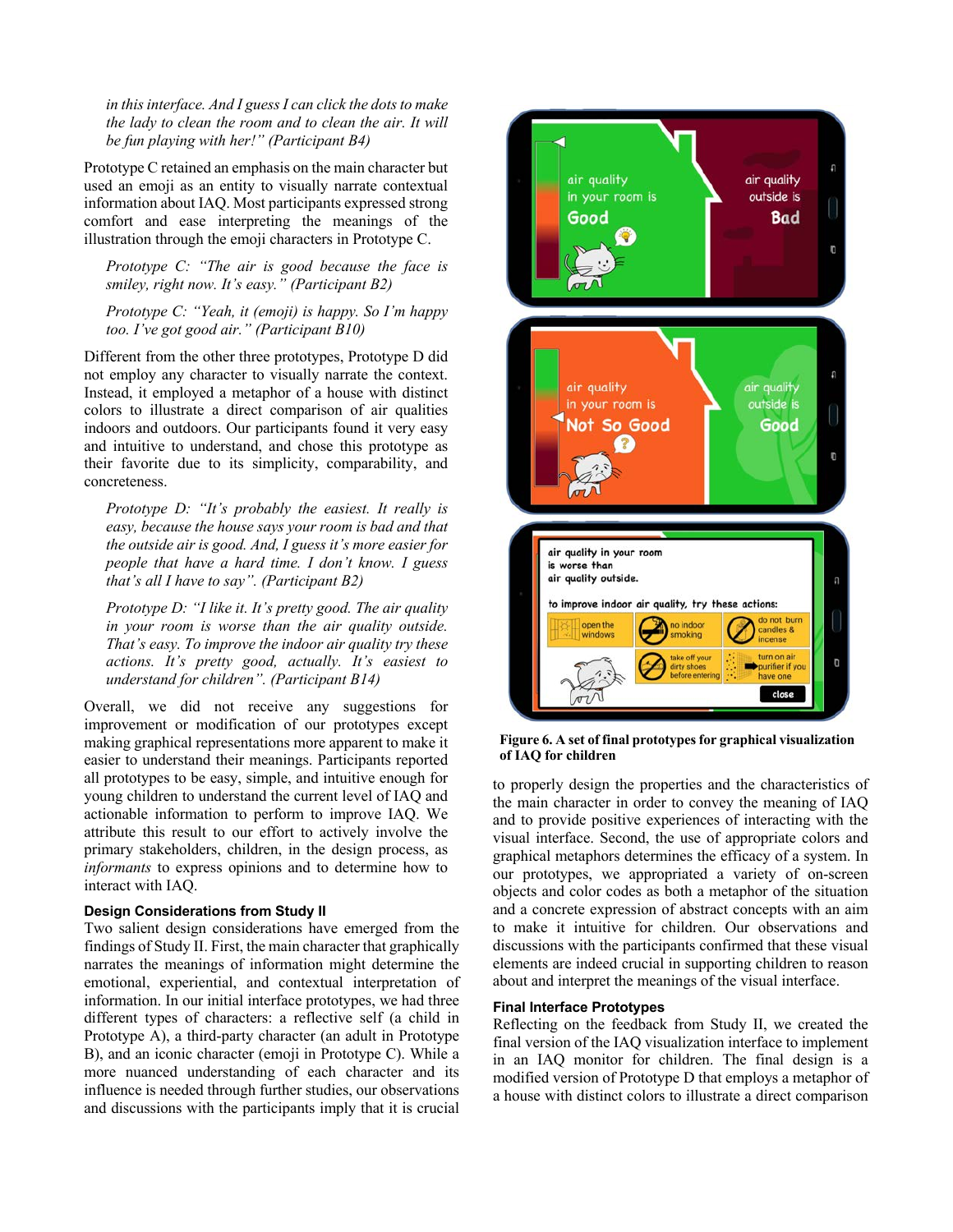of air quality indoors and outdoors (see Figure 6). Based on the input from Study II, we chose and modified Prototype D as a final set of visual interfaces that will be implemented in the IAQ monitor. In the final design, we applied more vivid colors to visualize air quality indoors and outdoors, used an image of a cat as a new main character that embraces characteristics of both a human and an emoji to narrate the meaning of IAQ, and applied both a concrete object (a vertical bar strip indoors) and an abstract metaphor (background image outdoors) to indicate the levels of air quality indoors and outdoors.

# **DISCUSSION**

Children can play an important role in bringing about positive changes in our lives if they are provided with a means to assess and respond to a situation. While this study investigated the context of IAQ, we believe our findings provide insight into a wider domain of wellbeing, healthy living, and environmental sustainability (e.g., exercise, healthy eating, energy/water saving). First, our findings highlight that children have their own ways of understanding the world around them regardless of whether or not those ways are correct. For instance, our participants associated hot air with poor air quality, which is not always true. This implies that incorporating children's perspectives into the design should involve a compromise between two approaches: while it is important to identify children's ways of understanding the world and turn them into design factors, the presented information must be factually accurate. Misperceptions can be corrected by employing design cues that are appropriate for children, thereby further leveraging the design by children for children approach of this study. Second, our findings show that children tend to perceive and process information differently depending on who delivered it (e.g., a reflective self, a third-party human, an iconic character). While further investigation is needed to gain a more nuanced understanding of different characters and their influence, a narrating medium to deliver the information should be carefully crafted to yield desired outcomes.

Last but not the least, our findings and design implications must be evaluated within the context of study limitations. Our recruitment approach, which relied on a convenience sample, resulted in a gender imbalance in Study II, which runs the risk of compromising its generalizability. Future studies might seek to examine gender differences in children's perspectives and design preferences.

# **CONCLUSION**

Poor indoor air quality is harmful to everybody, but children are of particular concern because they are more vulnerable to its negative health effects. While off-the-shelf IAQ monitoring devices are increasingly available to help people keep informed about their IAQ, little effort has been made to create such devices with children in mind. Empirical knowledge is needed to produce effective interventions that encompass the needs and perspectives of children, who, beyond the lack of basic understanding of IAQ, may

additionally struggle to access, assimilate, and implement actionable information.

Our study demonstrates a robust design process in which children play critical roles as both *informants* and *testers* to capture their perspectives as a guiding principle in the design of technology for children. This process provides children's insight on the design of the IAQ visualization interface, explains their own difficulties in understanding IAQ, and evaluates the interactivity and designs of prototypes. All of our interface prototypes were well received, we believe, because we directly engaged children in the design process both as *informants* to express opinions and to determine how to interact with the device, as well as *testers* to try out the prototypes and make suggestions for improvements. To the best of our knowledge, this work is the first study that investigated how children perceive and assess IAQ and the first study that created child-friendly interfaces for IAQ visualization. We are currently developing a working system with the final design prototype that provides persuasive and expressive visualization of IAQ for children. As a next step, we plan to deploy the system in the real world to investigate the effects of a child-friendly IAQ visualization on children's understanding of and engagement with IAQ. We hope our work motivates future HCI research to further engage children in the design process for the successful design of technology for children.

# **SELECTION AND PARTICIPATION OF CHILDREN**

Thirty-three children, aged 7 to 12 years old, participated in this work consisting of two studies. For Study I, nineteen participants were recruited by distributing recruitment flyers in a local affordable housing community and by word-ofmouth during the community's summer camp programs. For study II, fourteen participants were recruited from attendees of a local community development corporation's outreach program. Both organizations worked collaboratively with the research team and provided explicit permission for recruitment activities. All participants were protected under the study's IRB approval. Consent was attained from caregivers on behalf of the children, permitting participation in the study, video/audio recording, and photographs. Children additionally gave their verbal assent. Finally, all personally identifiable data was removed to protect the children's anonymity.

## **ACKNOWLEDGMENTS**

We are thankful for staff and managers of two New Jerseybased community development and housing organizations for their support in participant recruitment and study organization. We also thank all our participants and their guardians for participating in the study. This study was supported by a Rutgers University grant for Community Development for Health and Wellness.

## **REFERENCES**

[1] Arroyo, Ernesto, Bonanni, Leonardo, and Selker, Ted, 2005. Waterbot: exploring feedback and persuasive techniques at the sink. In *Proceedings of the SIGCHI*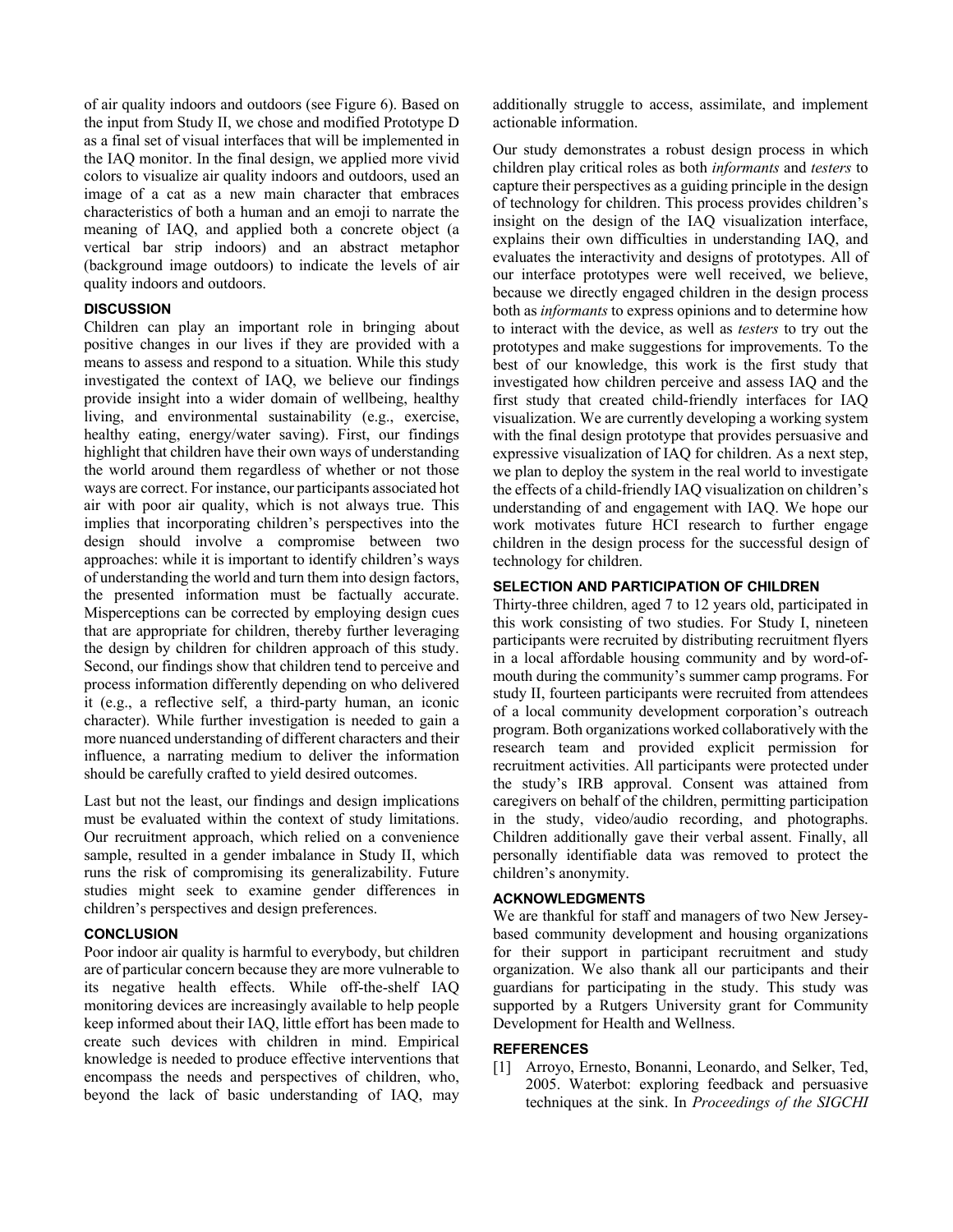*conference on Human factors in computing systems*, 631-639.

- [2] Ashrae, 2010. Standard 55: thermal environmental conditions for human occupancy. *American Society of Heating, Refrigerating and Air-Conditioning Engineers*.
- [3] Benford, Steve, Bederson, Benjamin B, Åkesson, Karl-Petter, Bayon, Victor, Druin, Allison, Hansson, Pär, Hourcade, Juan Pablo, Ingram, Rob, Neale, Helen, and O'malley, Claire, 2000. Designing storytelling technologies to encouraging collaboration between young children. In *Proceedings of the SIGCHI conference on Human Factors in Computing Systems*, 556-563.
- [4] Braun, Virginia and Clarke, Victoria, 2006. Using thematic analysis in psychology. *Qualitative research in psychology 3*, 2, 77-101.
- [5] Chen, Xuxu, Zheng, Yu, Chen, Yubiao, Jin, Qiwei, Sun, Weiwei, Chang, Eric, and Ma, Wei-Ying, 2014. Indoor air quality monitoring system for smart buildings. In *Proceedings of the 2014 ACM International Joint Conference on Pervasive and Ubiquitous Computing*, 471-475.
- [6] Chiasson, Sonia and Gutwin, Carl, 2005. Design principles for children's technology. *interfaces 7*, 28, 1- 9.
- [7] Danesh, Arman, Inkpen, Kori, Lau, Felix, Shu, Keith, and Booth, Kellogg, 2001. GeneyTM: designing a collaborative activity for the palmTM handheld computer. In *Proceedings of the SIGCHI conference on Human factors in computing systems*, 388-395.
- [8] Darejeh, Ali and Singh, Dalbir, 2013. A review on user interface design principles to increase software usability for users with less computer literacy. *Journal of computer science 9*, 11, 1443.
- [9] Druin, Allison, 1999. Cooperative inquiry: developing new technologies for children with children. In *Proceedings of the SIGCHI conference on Human Factors in Computing Systems*, 592-599.
- [10] Druin, Allison, 1999. *The design of children's technology*. Morgan Kaufmann Publishers San Francisco.
- [11] Druin, Allison, 2002. The role of children in the design of new technology. *Behaviour and information technology*, 1;21(21):21-25.
- [12] Fitton, Daniel, Read, Janet C, Sim, Gavin, and Cassidy, Brendan, 2018. Co-designing voice user interfaces with teenagers in the context of smart homes. In *Proceedings of the 17th ACM Conference on Interaction Design and Children*, 55-66.
- [13] Fogg, Brian J, 2002. Persuasive technology: using computers to change what we think and do. *Ubiquity 2002*, December, 2.
- [14] Franklin, P. J., 2007. Indoor air quality and respiratory health of children. *Paediatr Respir Rev 8*, 4 (Dec), 281- 286. DOI= http://dx.doi.org/10.1016/j.prrv.2007.08.007.
- [15] Froehlich, Jon, Dillahunt, Tawanna, Klasnja, Predrag, Mankoff, Jennifer, Consolvo, Sunny, Harrison, Beverly, and Landay, James A, 2009. UbiGreen: investigating a mobile tool for tracking and supporting green transportation habits. In *Proceedings of the sigchi conference on human factors in computing systems*, 1043-1052.
- [16] Hayes, Gillian R, Hirano, Sen, Marcu, Gabriela, Monibi, Mohamad, Nguyen, David H, and Yeganyan, Michael, 2010. Interactive visual supports for children with autism. *Personal and ubiquitous computing 14*, 7, 663-680.
- [17] Hourcade, Juan Pablo, 2008. Interaction design and children. *Foundations and Trends® in Human– Computer Interaction 1*, 4, 277-392.
- [18] Hutchinson, Hilary Browne, Bederson, Benjamin B, and Druin, Allison, 2005. Interface design for children's searching and browsing. *U. of MD HCIL Technical Report*.
- [19] Kim, Jung-Yoon, Chu, Chao-Hsien, and Shin, Sang-Moon, 2014. ISSAQ: An integrated sensing systems for real-time indoor air quality monitoring. *IEEE Sensors Journal 14*, 12, 4230-4244.
- [20] Kim, Sunyoung and Paulos, Eric, 2010. InAir: sharing indoor air quality measurements and visualizations. In *Proceedings of the SIGCHI Conference on Human Factors in Computing Systems*, 1861-1870.
- [21] Kim, Sunyoung, Paulos, Eric, and Mankoff, Jennifer, 2013. inAir: a longitudinal study of indoor air quality measurements and visualizations. In *Proceedings of the SIGCHI Conference on Human Factors in Computing Systems*, 2745-2754.
- [22] Kim, Sunyoung, Senick, Jennifer A, and Mainelis, Gediminas, 2019. Sensing the invisible: Understanding the perception of indoor air quality among children in low-income families. *International journal of childcomputer interaction 19*, 79-88.
- [23] Moshell, J Michael and Hughes, Charles E, 1996. The virtual academy: A simulated environment for constructionist learning. *International Journal of Human‐Computer Interaction 8*, 1, 95-110.
- [24] New Jersey Department of Environmental Protection. 2015. Air Quality Index Summary. Retrieved March 20, 2019 from http://njaqinow.net/App\_Files/2015/AQI%202015.pdf
- [25] New Jersey Department of Health. 2014. Asthma in New Jersey: Union County Asthma Profile. Retrieved November 2, 2018 from